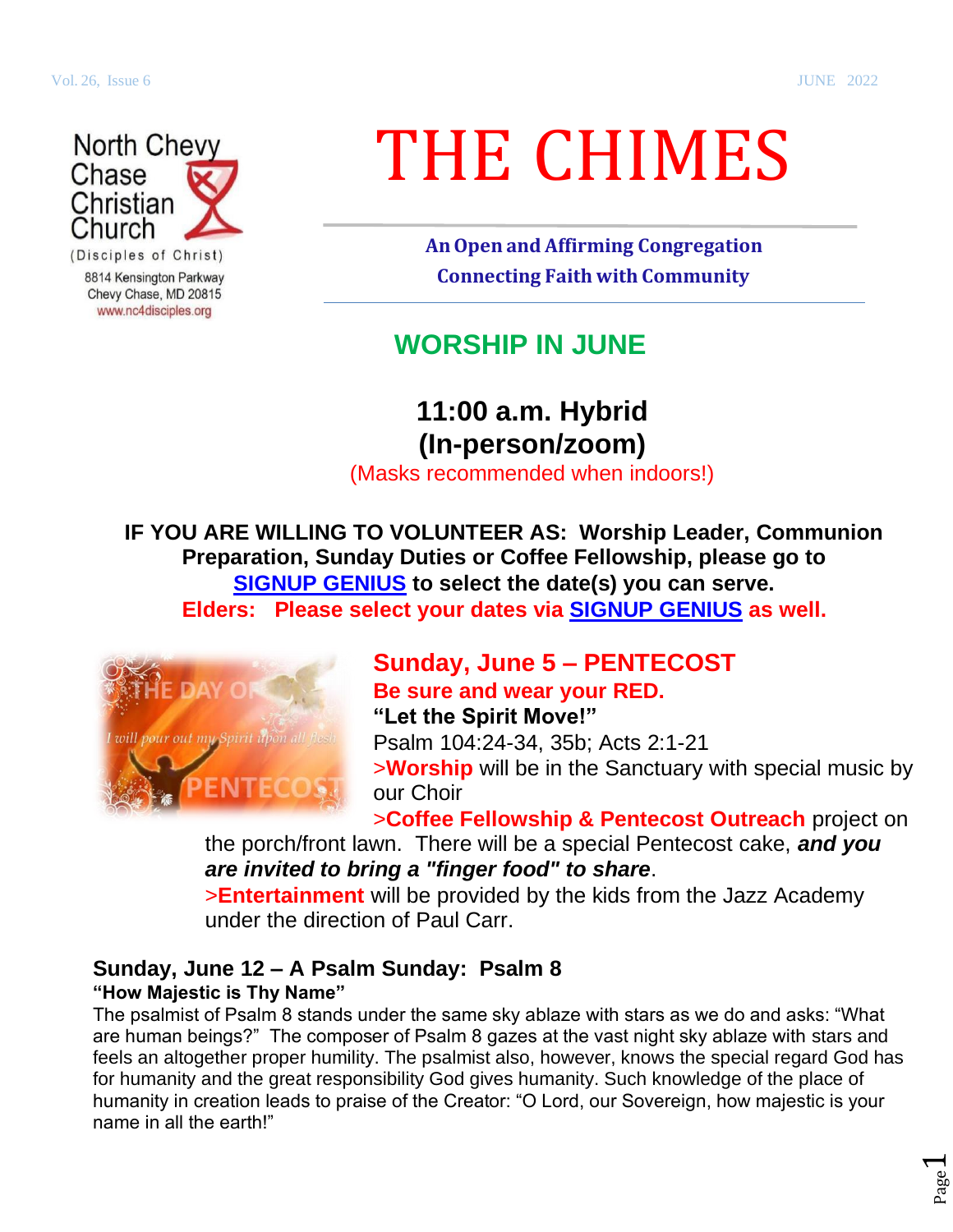

**ASAP!**

### **Sunday, June 26**

**"Brought Home in the Spirit"** Psalm 771-2, 11-20; Luke 9:51-62. The call to come home, the desire to go home, feeling a sense of home all strike at the heart of who we are as human beings.

#### **NEW NC4 OFFICE MANAGER**



We would like to introduce you to **Ms. Laraine Grant**, our new Office Manager, who will begin work with us this month. Laraine most recently worked as an Administrative Assistant for Hughes United Methodist Church. She has been a Montgomery County Government employee in many different settings and an active Montgomery County volunteer as the Commissioner for Olney Baseball for the Olney Boys and Girls Club.

Laraine brings a wealth of experience to her role as our Office Manager, and we hope you will take the opportunity to drop by and meet her.

As we bring Laraine on staff, we will be adopting new office hours. Laraine will be in the office Tuesdays through Fridays, from 9:30-2:30 p.m.





We offer our congratulations to the following grads: Corrina Davis, graduating from Lafyette College; Ella Roth (granddaughter of Mary & Dwight Brock) who will be attending Univ. of MD; and Eliz Zuber, who will be attending the Univ. of AZ. If there are other grads we missed, please alert [nc4pastor@gmail.com.](mailto:nc4pastor@gmail.com)

**Sunday, June 19 – A Jazz Service Commemorating Juneteenth (June 19, 1865) with readings, prayers and hymns** (Psalm 78:1-11; Isaiah 30:35-36; Galatians 5:1, 13-14, 25; Philippians 4:13)

The oldest known African American celebration: On June 19, 1865, slaves in Galveston, Texas, received word of their emancipation two months after the Civil War had ended, and two and a half years after the Emancipation Proclamation had gone into effect on January 1, 1863. **If you would volunteer to be a reader for the service, please let Rev. Tatham know**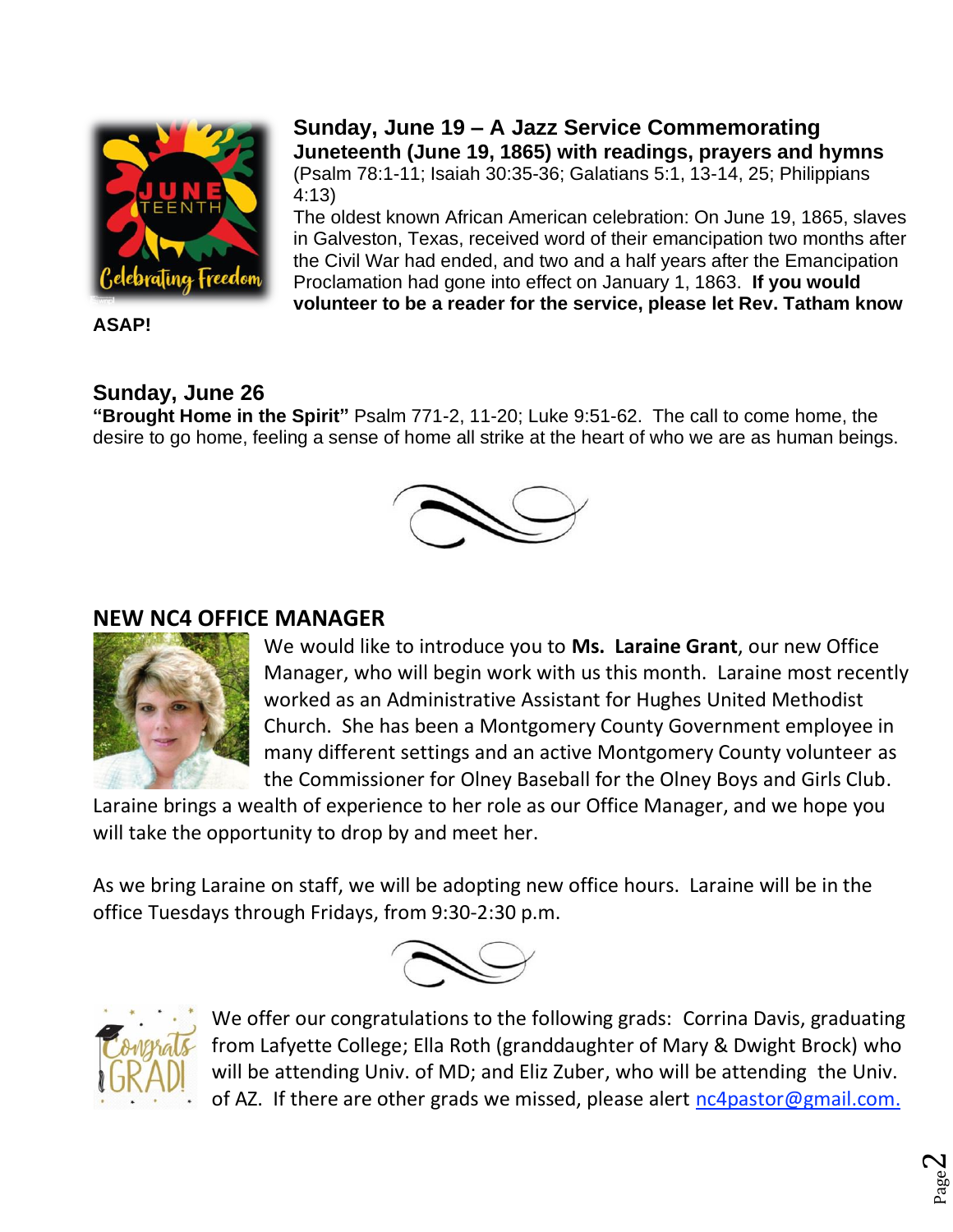

**SATURDAY, JUNE 4** 

**There are several projects around the church that it would be helpful to have all of us working together on. If you can be at the church anytime between 9am and 3pm on Saturday, June 4 to assist, all hands will be welcome!**



[ZOOM LINK](https://us02web.zoom.us/j/84459973868?pwd=RGo0ajE0ang4aEpxSnFVSk50MUNDQT09)

**Our GRIEF GROUP will meet Sunday, June 5 in** WEIR LOUNGE *after* our Pentecost Coffee Fellowship. We will zoom in anyone who cannot be with us in person. Zoom info: Meeting ID: 844 5997 3868 Passcode: CARE (Case sensitive) Dial-In: 301-715-8592

**<https://us02web.zoom.us/j/84459973868?pwd=RGo0ajE0ang4aEpxSnFVSk50MUNDQT09>**

~ ~ ~ ~ ~ ~ ~ ~ ~ ~ ~ ~ ~ ~ ~ ~ ~ ~ ~ ~ ~ ~ ~ ~ ~ ~ ~ ~ ~ ~ ~ ~ ~ ~ ~ ~ ~ ~ ~ ~



## **PENTECOST OFFERING 2022 June 5 GOAL: \$1,600**

**The [Pentecost Offering](https://disciplesmissionfund.org/give/) supports Disciples new church development. Planning, nurturing and sustaining new congregations is part of the Disciples' vision. This offering** 

**supports the specialized ministry of new church development through both regional and general programs. Gifts for this offering are divided equally between the region in which they are given and the [New Church Ministry.](https://newchurchministry.org/)**

**View [Disciples Pentecost Video](https://www.youtube.com/watch?v=6SPg40cWjLI) ( https://www.youtube.com/watch?v=6SPg40cWjLI ) for more information on how YOUR offering helps others.**



**Fellowship Event, Friday evening, June 10 FRIDAY NIGHT AT THE MOVIES, 7:00 p.m.**  Pizza, soda, and popcorn (Masks recommended except when eating/drinking) **"Aware: Glimpses of Consciousness" - A documentary**

"What is the science behind consciousness? Six brilliant researchers from around the world—a brain scientist, a plant behaviorist, a healer, a philosophy professor, a psychedelics scientist, and a Buddhist monk—will take us on a mind-blowing quest to investigate this seemingly unsolvable mystery."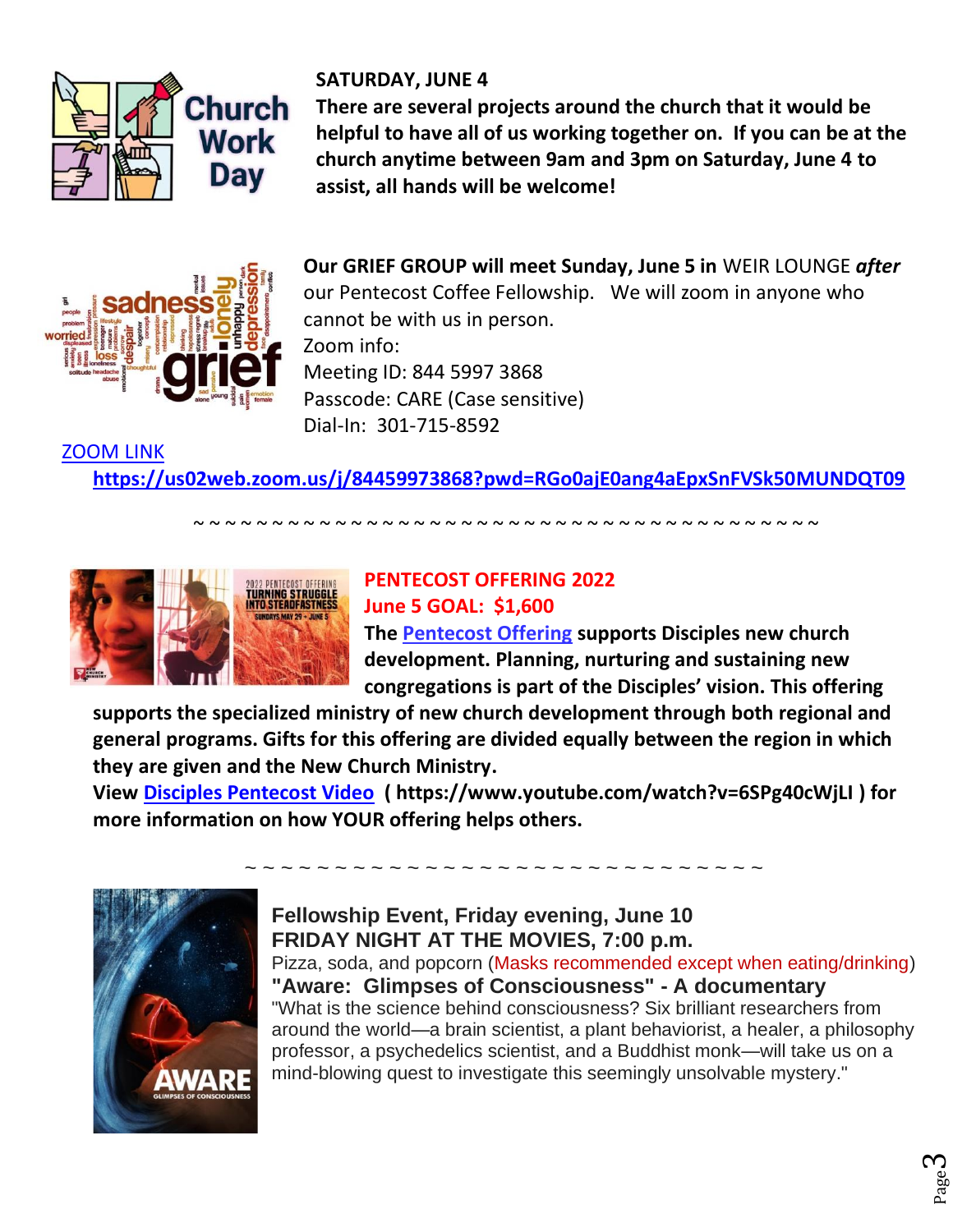#### **JOIN DISCIPLES FROM AROUND THE COUNTRY... [TO REGISTER FOR THE EVENT](https://www.poorpeoplescampaign.org/june18/)**

NC4 Marchers are going to meet at Forest Glen Metro Station





#### **BIRTHDAYS & NEWS**

| June 3  | Joseph Ola         |
|---------|--------------------|
| June 6  | Laura (Fish        |
|         | Frank Lee          |
| June 12 | Maryalice S        |
|         | Jenny (Lon         |
| June 18 | <b>Calvin Crav</b> |
| June 19 | <b>Laird Thom</b>  |
| June 23 | <b>Mary Brock</b>  |
| June 27 | Devi Ramb          |
|         |                    |

| June 3  | Joseph Oladapo              |
|---------|-----------------------------|
| June 6  | Laura (Fisher) O'Toole      |
|         | <b>Frank Lee</b>            |
| June 12 | Maryalice Stetler-Stevenson |
|         | Jenny (Longo) Brush         |
| June 18 | <b>Calvin Crawford</b>      |
| June 19 | <b>Laird Thomason</b>       |
| June 23 | Mary Brock                  |
| June 27 | Devi Rambarran              |



Page 4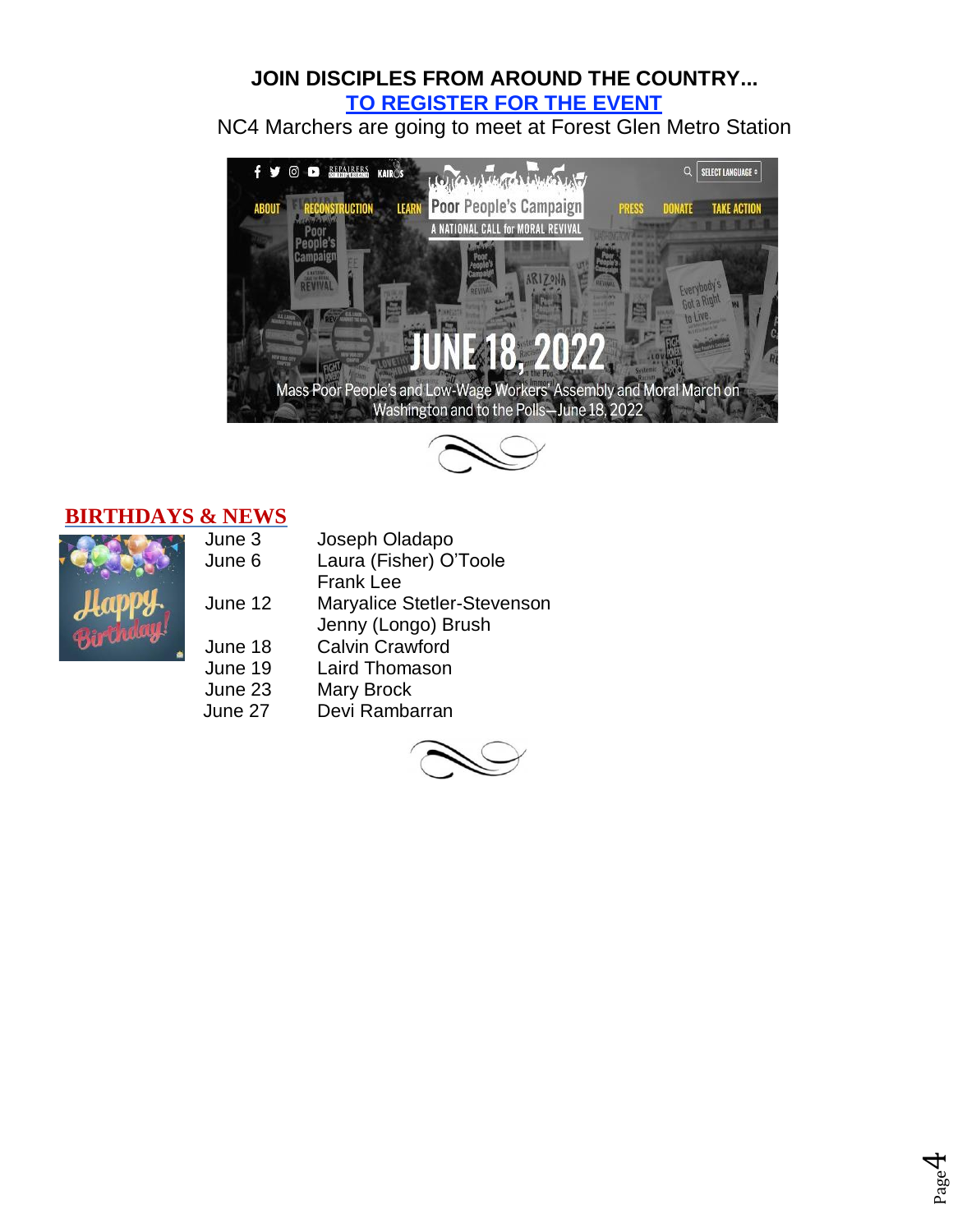| <b>JUNE 2022 - LGTBQ+ PRIDE MONTH</b>                                                                                                                                                                                                                                         |                                                                                                                                    |                                                                                                                                                       |                                                                                                                                                 |                                                   |                                                                                                                                                   |                                                                                                                                                              |  |  |  |
|-------------------------------------------------------------------------------------------------------------------------------------------------------------------------------------------------------------------------------------------------------------------------------|------------------------------------------------------------------------------------------------------------------------------------|-------------------------------------------------------------------------------------------------------------------------------------------------------|-------------------------------------------------------------------------------------------------------------------------------------------------|---------------------------------------------------|---------------------------------------------------------------------------------------------------------------------------------------------------|--------------------------------------------------------------------------------------------------------------------------------------------------------------|--|--|--|
| <b>SUNDAY</b>                                                                                                                                                                                                                                                                 | <b>MONDAY</b>                                                                                                                      | <b>TUESDAY</b>                                                                                                                                        | <b>WEDNESDAY</b>                                                                                                                                | <b>THURSDAY</b>                                   | <b>FRIDAY</b>                                                                                                                                     | <b>SATURDAY</b>                                                                                                                                              |  |  |  |
|                                                                                                                                                                                                                                                                               |                                                                                                                                    |                                                                                                                                                       | RECURRING EVENTS LEGEND: CR-Community Room; HH-Harlow Hall; SANCT=Sanctuary; WL=Weir Lounge; MC=Memorial Chapel<br><b>CHURCH EVENTS IN BOLD</b> |                                                   |                                                                                                                                                   |                                                                                                                                                              |  |  |  |
|                                                                                                                                                                                                                                                                               |                                                                                                                                    |                                                                                                                                                       | <b>Sanc. Sound</b><br><b>Consultation</b><br>6P - Gerrymanders<br>(HH)<br>7:30P - Gateway AA<br>8P - Ensemble reh.                              | 2<br>10A: Sally Coberly<br>in office              | 3<br>6P-SHN<br>6:30P: HSC reh.<br>(Sanct/HH)                                                                                                      | $\overline{4}$<br><b>ROOF</b><br><b>REPLACEMENT</b><br><b>WORK BEGINS</b><br>9A: ALL Church<br><b>Work Day</b><br>$9:30A - SHN$<br>(CR)<br>10am NCOS<br>(HH) |  |  |  |
| <b>5 PENTECOST</b><br>11A - Hybrid<br><b>Worship (Sanc.)</b><br><b>Coffee Fellowship</b><br>& Jazz on the<br>front porch<br>12P-Rwandan<br>Prayer (Chapel)<br>1P - Rwandan<br>Worship (Sanc)<br>1P - MUM Pantry<br>(off site)                                                 | <b>6 ROOF</b><br><b>REPLACEMENT</b><br>(Rev. Tatham's<br>Day Off)<br>$8:15 P - AA (HH)$                                            | <b>7 ROOF</b><br><b>REPLACEMENT</b><br>10A: - Prayer<br>Group IN-<br><b>PERSON (BRING A</b><br><b>SACK LUNCH)</b><br>6:30P-GS (CR)<br>7:30P - AA (HH) | <b>8 ROOF</b><br><b>REPLACEMENT</b><br>8:30A-Needlechasers<br>6P - Gerrymanders<br>(HH)<br>7:30P - Gateway AA                                   | <b>9 ROOF</b><br><b>REPLACEMENT</b>               | <b>10 ROOF</b><br><b>REPLACEMENT</b><br>$6P - SHN$<br>6:30P: HSC reh.<br>(Sanct/HH)<br><b>7P-NC4 Friday</b><br>Night at the<br><b>Movies (WL)</b> | 11<br>10A: HSC<br>rehearsal<br>(Sanct)<br>$9:30A - SHN$<br>(CR)                                                                                              |  |  |  |
| 12<br>11A - Hybrid<br><b>Worship (Sanc.)</b><br>& Coffee<br><b>Fellowship</b><br>12P-Rwandan<br>Prayer (Chapel)<br>12P: NC<br><b>Connections Music</b><br>Fest (front lawn)<br>1P - Rwandan<br>Worship (Sanc)<br>4P: Wash.<br>Conserv. Orch.<br>Concert & Recep.<br>(Sanc/HH) | 13<br>(Rev. Tatham's<br>Day Off)<br>$6:30P - NCOS$<br>(CR)<br>8:15 P - AA (HH)                                                     | 14<br>Flag Day<br>10A: - Prayer<br><b>Group (Zoom)</b><br>7:30Р - АА (НН)                                                                             | 15<br>6P - Gerrymanders<br>(HH)<br>7:30P - Gateway AA                                                                                           | 16<br>6P: SHN Picnic<br>(CR/Patio/Lawn)           | 17<br>$6P - SHN$<br>6:30P: HSC reh.<br>(Sanc./HH)                                                                                                 | $\overline{18}$<br>9A: MORAL<br><b>MARCH ON</b><br><b>WASHINGTON</b><br>(Poor People's<br><b>Campaign</b> )<br>$9:30A - SHN$<br>(CR)                         |  |  |  |
| <b>19 JUNETEENTH</b><br><b>Father's Day</b><br><b>11A - OUTDOOR</b><br><b>Hybrid JAZZ</b><br><b>Worship (Sanc.)</b><br>&<br><b>Coffee Fellowship</b><br>12P-Rwandan<br>Prayer (Chapel)<br>1P - Rwandan<br>Worship (Sanc)                                                      | 20<br>(Rev. Tatham's<br>Day Off)<br>12:30p: Jazz<br>Acad. Camp (ALL<br>rooms)<br>8:15 P - AA (HH)                                  | 21<br>10A: - Prayer<br>Group (Zoom)<br>12:30p: Jazz Acad.<br>Camp (ALL rooms)<br>7P: Village of NCC<br>7:30P - AA (HH)                                | 22<br>9A: Needlechasers<br>(HH)<br>12:30p: Jazz Acad.<br>Camp (ALL rooms)<br>6P - Gerrymanders<br>(HH)<br>7:30P - Gateway AA                    | 23<br>$12:30p:$ Jazz<br>Acad. Camp (ALL<br>rooms) | 24<br>12:30p: Jazz<br>Acad. Camp (ALL<br>rooms)<br>$6P - SHN (CR)$<br>6:30P: HSC reh.<br>(Sanct/HH)                                               | 25<br>9:30A-SHN (CR)                                                                                                                                         |  |  |  |
| 26<br>11A - Hybrid<br><b>Worship (Sanc.)</b><br>& Coffee<br><b>Fellowship</b><br>12P-Rwandan<br>Prayer (Chapel)<br>12P: NCOS Picnic<br>(CR/Patio)<br>1P - Rwandan<br>Worship (Sanc)                                                                                           | 27<br>(Rev. Tatham's<br>Day Off)<br>12P: NSCO<br>(CR/Patio)<br>12:30p: JAM<br>(HH/Sanct./Upst<br>airs classrooms)<br>8:15P-AA (HH) | 28<br>10A: - Prayer<br>Group (Zoom)<br>12:30p: Jazz Acad.<br>Camp (ALL rooms)<br>7:30Р - АА (НН)                                                      | 29<br>9A: Needlechasers<br>(HH)<br>12:30p: Jazz Acad.<br>Camp (ALL rooms)<br>6P - Gerrymanders<br>(HH)<br>7:30P - Gateway AA                    | 30<br>$12:30p:$ Jazz<br>Acad. Camp (ALL<br>rooms) | <b>JULY 1</b><br>12:30p: Jazz<br>Acad. Camp (ALL<br>rooms)<br>6:00P: SHN (CR)                                                                     |                                                                                                                                                              |  |  |  |

Page